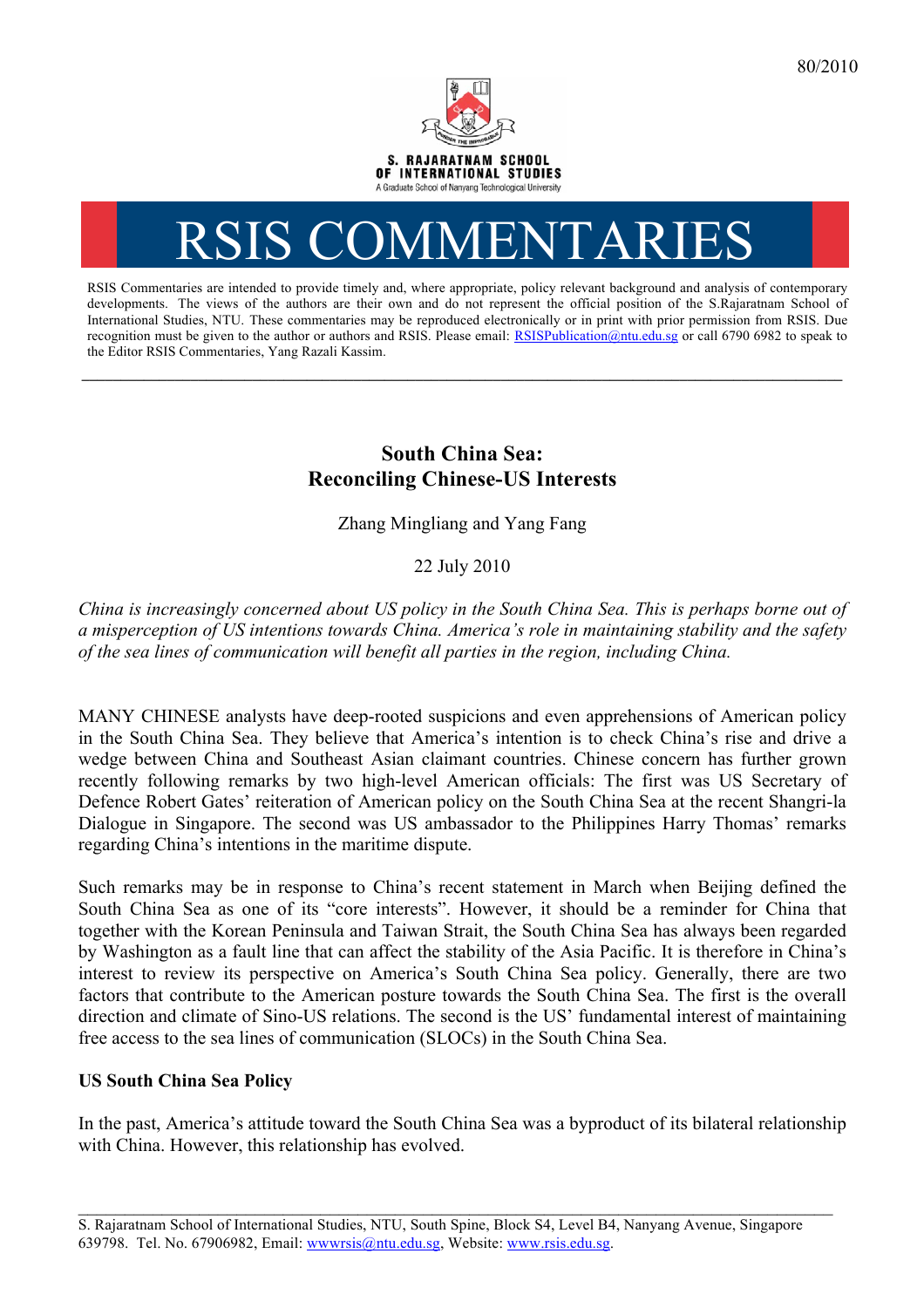The absence of a defining ownership over both the Spratly Islands and Paracel Islands in the Allied Powers' Treaty of Peace with Japan that officially ended World War Two has constantly been criticised by Beijing. In its view, the US purposely allowed the sovereignty of the Spratly Islands and Paracel Islands to be vague due to its hostilies with China when they clashed during the Korean War. Consequently, the antagonism between China and the US in the 1950s and early 1960s resulted in America's opposition to China's landing of its naval force in the Paracels.

Since the late 1960s, however, the US has restrained itself from intervening in the South China Sea, particularly when China was in conflict with Vietnam over the Paracel Islands in 1974 and the Johnson Reef in the Spratly Islands in 1988. America's silence on these issues was favourable to Beijing -- the result of the warming Sino-US relationship.

However, the situation took a turn for the worse after the Cold War ended when the US once again engaged actively in the South China Sea issue. This was welcomed by other claimants as a deterrence to China's ambition in the regional waters. However, the US made a formal statement in May 1995, clarifying that it remained neutral over the issue. This position was subsequently echoed by Secretary of Defence Gates when he was in Singapore in June this year.

#### **Maintaining free access to SLOCs**

Gates' remarks on the South China Sea stressed America's intention in preserving navigational freedom in these waters. It is understandable why maintaining freedom of navigation and the security and safety of SLOCs is one of the fundamental interests of the US.

Ever since America made its first commercial trip through the South China Sea from New York to Guangzhou in 1784, the importance of the SLOCs in this part of the world for the US has increased both in economic as well as strategic terms. One of America's main approaches to defeating the Japanese during the Second World War was to destroy Japan's SLOCs in the South China Sea which connected Southeast Asia to China and Japan. After the War, navigational freedom in the South China Sea has been linked to its strategic interest even more closely.

Furthermore, as a waterway astride sea lanes between the Indian Ocean and East Asia, the South China Sea is of great strategic and economic value. Concern over freedom of navigation and security and safety of the SLOCs is growing due to America's long-term strategic connection with Southeast Asian countries and its increasing maritime trade volume through this region.

#### **Implications for China**

The US has clearly conveyed that it has no intention to take sides in the dispute and called for a peaceful resolution of the competing claims in the South China Sea. This is in line with the common interests of both China and the regional countries. It is also a more positive approach to maintaining stability in the Asia Pacific. For China, the US is one of the main concerns within its strategic calculations towards the South China Sea. America's concern about the waters is in reality a positive signal for other claimants. However, its willingness to engage in the South China Sea may not be welcomed by Beijing. Nonetheless, America's involvement could benefit all parties in the region, including China.

America's direct or indirect involvement in the South China Sea over more than half a century is a fact that cannot be changed easily. Given this situation, it may be in China's interest to accept the status quo, which would be helpful in building confidence among all claimants and to promote stability in this region. The US has contributed to tackling less-sensitive maritime issues. In the future, it is expected to tackle more common threats in the South China Sea, such as piracy incidents, navigation hazards, natural disasters, marine pollution, and other non-traditional security issues.